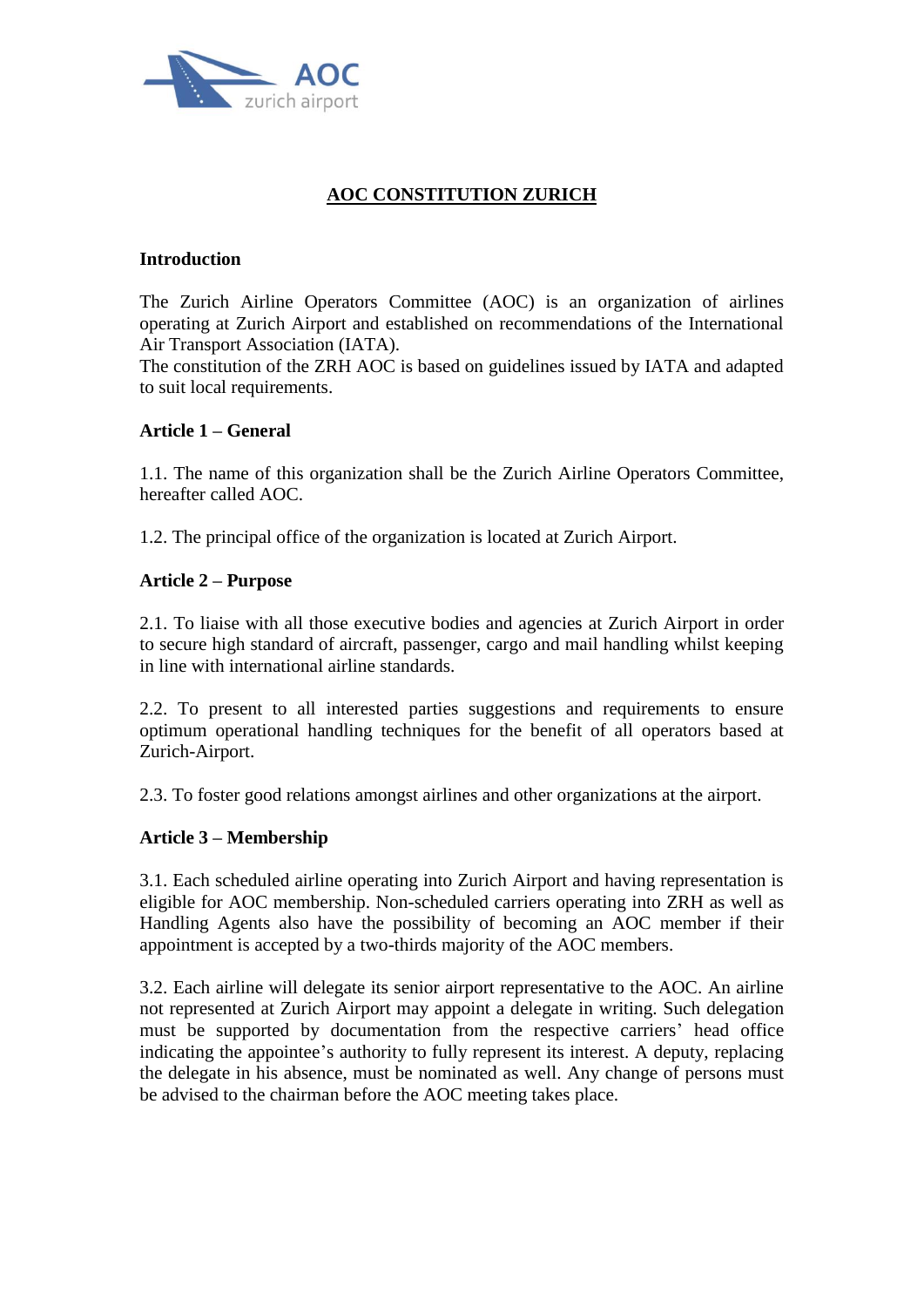

# **Article 4 – Officers**

4.1. The Officers of the AOC are: Chairman

Vice Chairman **Secretary** Financial Controller

4.2. The Officers constitute the Executive Committee.

4.3. The Officers shall serve for a period of one calender year, whereafter they shall automatically resign**.** However the same Officers are eligible to stand in their current position and be reelected each year.

4.4. If for any reason the chairman relinquishes office during the year, the vice chairman will automatically succeed.

### **Article 5 – Nominations and Elections**

5.1. Forthcoming elections of the Officers shall be announced at the October meeting. Nominations for any office shall not be considered without the consent of the nominee. The names of the candidates shall be announced by the chairman at the November meeting. In case of nil or too few nominations, the chairman shall appoint a nomination-committee consisting of himself and three other members.

5.2. The election for Officers shall take place at the last AOC meeting of the year. Officers are elected by simple majority. If more than one candidate stands for the same office, a secret ballot will take place.

5.3. Each member is entitled to one vote.

# **Article 6 – Meeting and Voting**

6.1. The Committee Meetings shall take place bi-monthly.

6.2. Items for consideration at the meeting must be notified to the chairman at least one week in advance.

6.3. Minutes shall be prepared and signed by the secretary and distributed within 14 days of the meeting.

6.4. Minutes will be submitted for approval at the next meeting. A copy of the approved minutes will be signed and kept on record by the secretary.

6.5. A request for special meeting must be made to the Chairman, in writing, and sponsered by at least three members. Motions to be put to the vote must be proposed and seconded.

6.6. Non-members may attend the meetings on invitation by the chairman.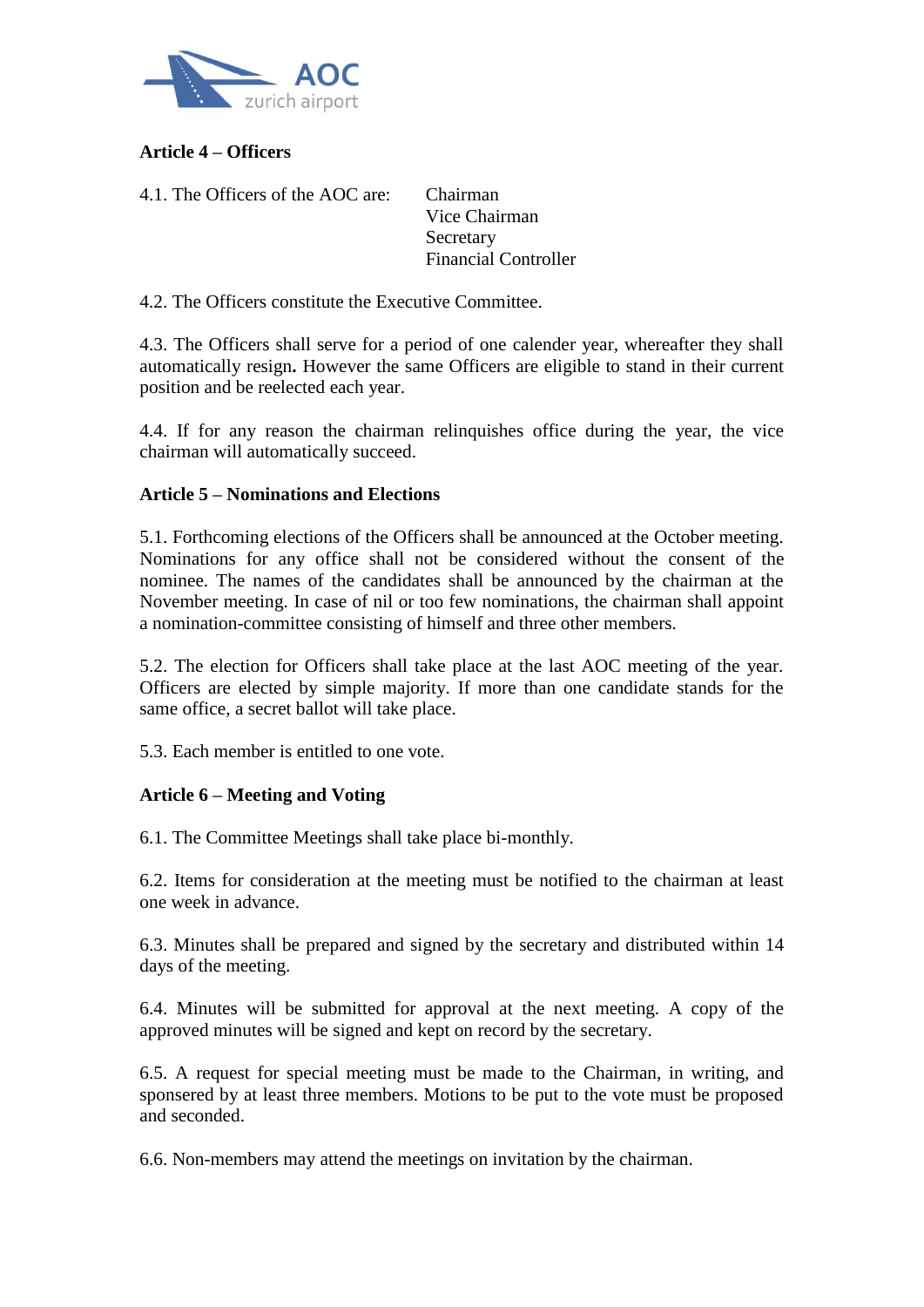

6.7. All business shall be conducted in English, however, if language difficulties arise, another language may be used, providing a member is willing to translate.

6.8. Voting will take place at the AOC meeting in which motions will be passed if accepted by a simple majority of the members present. In the case where voting is not unanimous, the number of votes for and against will be recorded in the minutes. A secret ballot may be held if requested by at least three members present.

6.9. Each member is entitled to one vote on each issue, motion or proposition placed at regular meetings.

### **Article 7 – Subcommittees**

7.1. The following permanent Subcommittees shall be established and meet every month.

- 1. Ground Operations, Facilitation & Cargo
- 2. Flight Operations
- 3. Cost & Charges
- 4. Stranded Passengers/IT

7.2. Nomination and confirmation of the Subcommittee Chairman will take place at the January Meeting. Each Subcommittee consists of two members, the Chairman and an Assistant to be nominated by him.

7.3. Ad-hoc working groups may be formed as agreed by the Committee to deal with specific subjects or tasks. In each case they will be given terms of reference.

7.4. The chairman and/or the vice chairman shall meet with the subcommittees prior to the monthly committee meeting. The agenda for the forthcoming meeting shall then be fixed.

### **Article 8 – Membership fee/Accounts**

8.1. A balance sheet showing income and expenditure and cash on hand shall be submitted by the Financial Controller to the committee at its spring meeting. The April balance sheet shall reflect the true position as of March 31st for the previous year and shall be approved by two other members of the AOC, nominated at the preceding March meeting.

8.2. Based on the balance sheet of March, the annual membership fee shall be decided on by majority vote at the April meeting.

8.3. The annual subscriptions fall due by July 31st each year. Members who have not paid by September 30th will be assumed to no longer wish to be member unless otherwise agreed by the Committee.

8.4. The membership fee shall cover expenditure for meetings, stationery, secretarial cost, functions, invitations and miscellaneous.